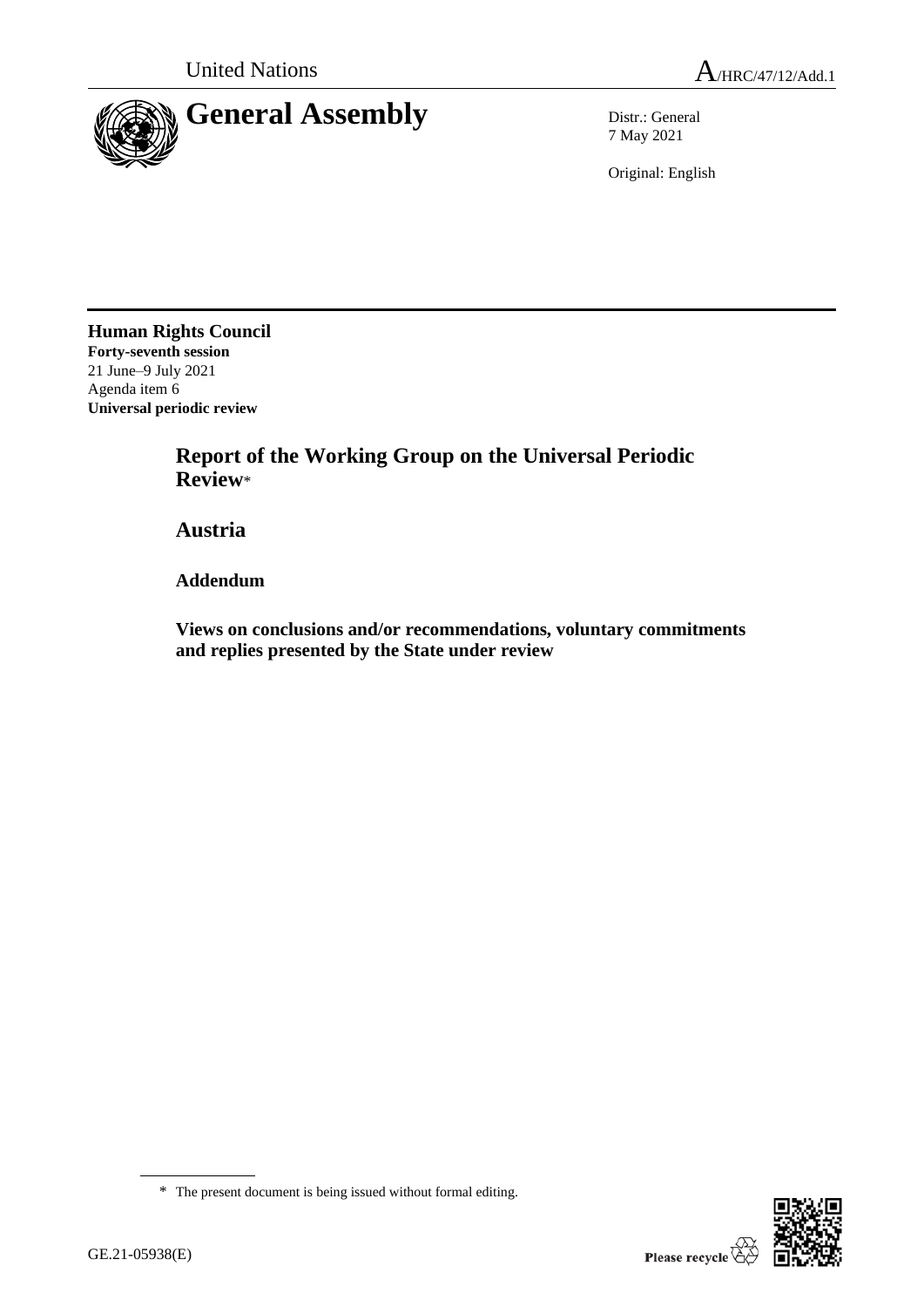1. Austria welcomes the recommendations made during its Universal Periodic Review on 22 January 2021 where it deferred decisions on 34 recommendations. These have been examined, and Austria would like to provide the following responses.

## **Supported recommendations**

### **140.1–140.7.**

2. Prior to ratification of the 3rd Optional Protocol to the CRC, the practice of the CRC Committee in implementing the Protocol will be closely monitored. Steps have been taken to obtain a preliminary assessment of the Committee's practice. These efforts will be continued.

### **140.8.**

3. Austria's objective regarding nominations to UN Treaty Bodies is to ensure highest qualification and competence. Candidacies are always based on merits and positions as academics or experts. This is, inter alia, ensured by hearings.

### **140.9–140.15.**

4. Austria has elaborated a number of specific NAPs, in particular on Disability, on Trafficking in Human Beings, on the Implementation of UN Security Council Resolution 1325 and on Integration, a Strategy for the Prevention of Extremism and De-Radicalization and a National Strategy against Antisemitism, which are regularly evaluated and updated. Further NAPs, e.g. against Racism and Discrimination, are foreseen in the government programme. Progress on these projects has to be made before a general NAP on human rights can be envisaged.

#### **140.17.**

5. Austria acknowledges the efforts for a systematic compliance with internationally recognized principles and guidelines for responsible business conduct, in particular the compliance by companies with human rights and environmental, labour and social standards (e.g. UN Guiding Principles on Business and Human Rights, OECD Guidelines for Multinational Enterprises and ILO Tripartite Declaration of Principles concerning Multinational Enterprises and Social Policy).

6. The recommendation is accepted with the understanding that the results of the ongoing EU consultations on a common approach to sustainable corporate governance (Sustainable Corporate Governance Initiative) will be awaited.

### **140.21, 140.24, 140.25. 140.26.**

7. Austria sees currently no need to improve access to health care, as it is ensured for the groups mentioned in the recommendation. The Austrian system of compulsory insurance is based on employment; compulsory insurance is also linked to certain cashbenefits. Close relatives, asylum seekers in federal care and foreigners in need of assistance and protection are covered by health insurance. Voluntary self-insurance is possible, treatment in emergencies is compulsory.

8. Members of ethnic minorities have the same access to the labour market as other Austrians. A comprehensive strategy for Roma has been adopted, addressing, inter alia, the areas mentioned in the recommendation. See also explanation on 140.33.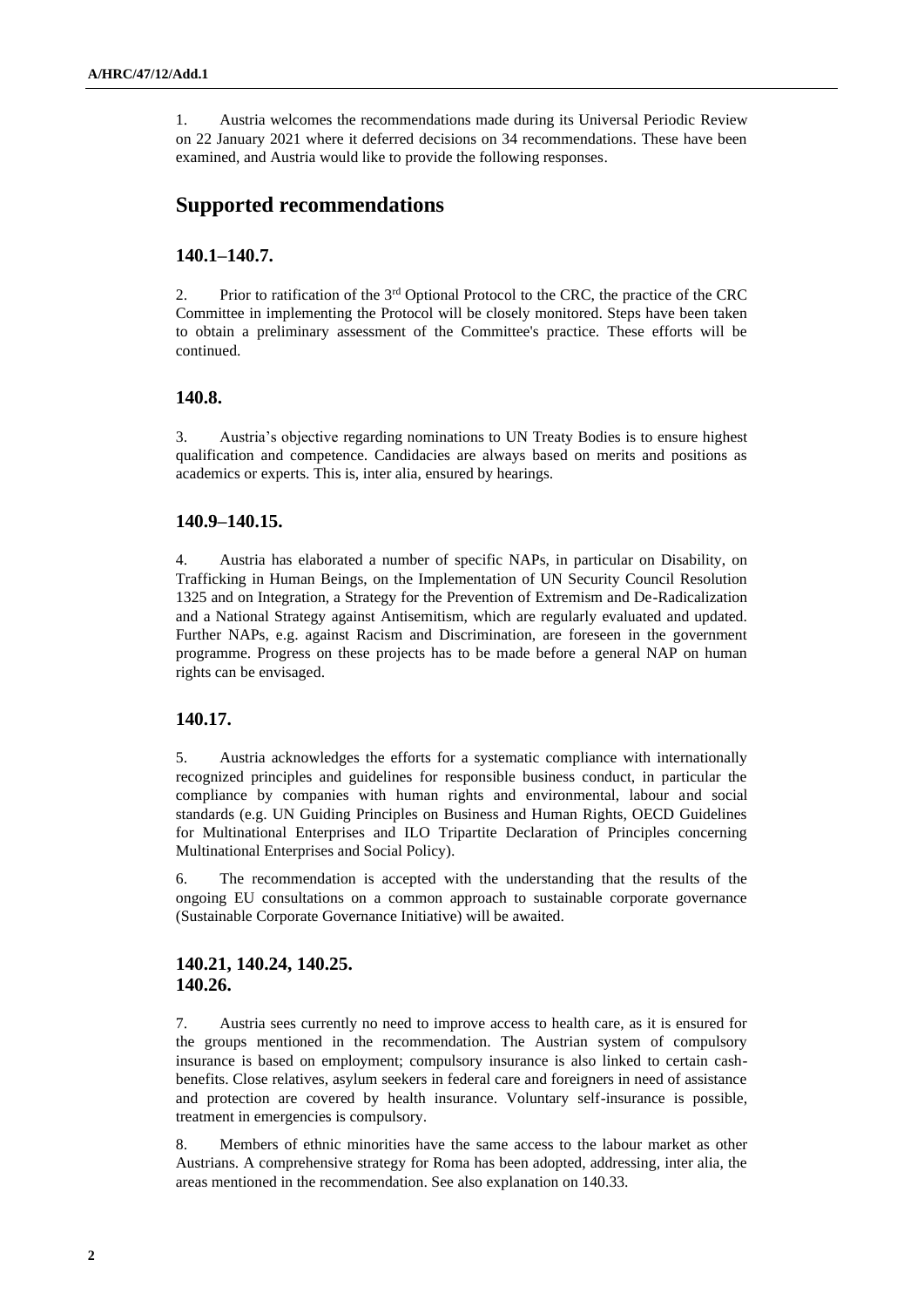### **140.32.**

9. Under the current government programme, funding for national minorities has been doubled and financing of national minority media ensured: Since 2021, there is a dedicated budget for national minority media totalling  $\epsilon$  700,000.

10. In Austria, non-discriminatory access to all media is guaranteed for everyone – regardless of membership of a national minority. The Federal Law on Austrian Broadcasting obliges the public broadcasting company ORF to offer an appropriate share of programmes in national minority languages. Further measures going beyond the government programme are not envisaged.

#### **140.33, 140.34.**

11. Austria has implemented the EU Reception Directive, according to which asylum seekers must be granted effective access to the labour market no later than nine months after filing an application for international protection. The Aliens Employment Act provides for the possibility of granting employment permits within the framework of a labour market examination. No changes are planned.

## **Noted recommendations**

### **140.16.**

12. The term "Islamophobia" is increasingly used in a misleading and ideologized way – Austria prefers the term "anti-Muslim hatred", in line with the terminology of the European Commission. See also explanation on 139.35.

#### **140.18.**

13. Austria understands the recommendation as requiring that restrictions of the personal liberty of persons, who – due to their mental state – pose a danger to themselves or others, could only be based on their consent.

### **140.19.**

14. The protection of internet users against violence and hatred is an essential element of the current government programme. Codes of conduct for politicians must be established by the political parties or parliament, not by the government.

#### **140.20.**

15. Austria ensures the protection of the family in accordance with various international human rights instruments. However, the wording of Article 16 (3) UDHR, reproduced in the recommendation, does not adequately reflect developments since 1948. The family is not above the rights of individual family members. Austria pays attention to various forms of cohabitation.

### **140.22.**

16. Austria is committed to strengthening measures to protect workers; however, consensus on ratifying the ILO Domestic Workers Convention, 2011 (No. 189), could not be achieved yet.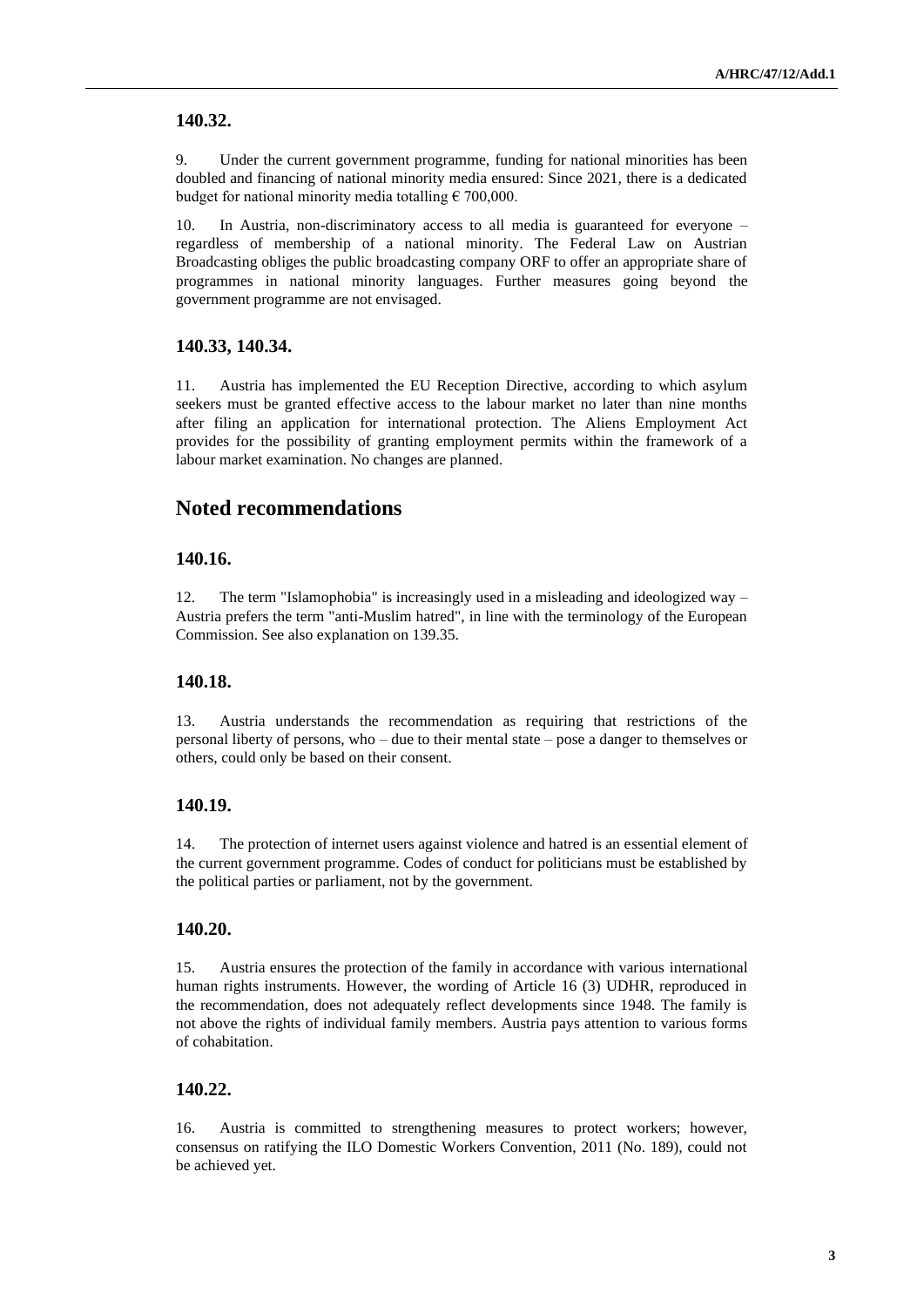### **140.23. 140.27.**

17. In Austria, protection against discrimination, also in education, is guaranteed by numerous international and national norms and can be enforced in court. Ratification of this convention, dating back to 1960, is no longer envisaged.

### **140.28.**

18. Due to the existing offer of bilingual education in the areas traditionally inhabited by national minorities as well as the broad offer of mother-tongue instruction open to members of national minorities also beyond these areas, Austria does not see a need for further action.

### **140.29.**

19. Austria offers a wide range of bilingual and multilingual kindergartens in bilingual areas, currently, measures for quality assurance are taken. This is complemented by a broad offer of mother-tongue instruction in national minority languages in schools, strengthening knowledge of the first language, imparting information about the kin state and promoting the bicultural process.

### **140.30.**

20. Austria will examine a possible modification of the wording of the criminal offence "Violation of Sexual Self-Determination" (Section 205a (1) Criminal Code) from "against their will" to "without consent".

21. A modification of the criminal offence "Rape" (Section 201 Criminal Code), however, would be inconsistent with the system. A clear distinction between acts of coercion (Section 201 Criminal Code: violence, deprivation of personal freedom and threat with danger to life or limb) and lack of consent must be made.

22. Austria provides comprehensive support for victims of rape. In December 2020, the guideline on criminal prosecution in the field of domestic violence (often including rape) was updated in order to ensure awareness regarding the specific challenges of handling such cases.

### **140.31.**

23. The application of the existing non-judicial measures provided by the Juvenile Justice Act works well and is sufficient. A further expansion of such measures would be excessive and could even lead to a stricter response to the same behaviour.

# **Explanations on some recommendations already supported on 26 January 2021**

### **139.6.**

24. Austria already ratified the Optional Protocol to the CRC on the involvement of children in armed conflict in 2002.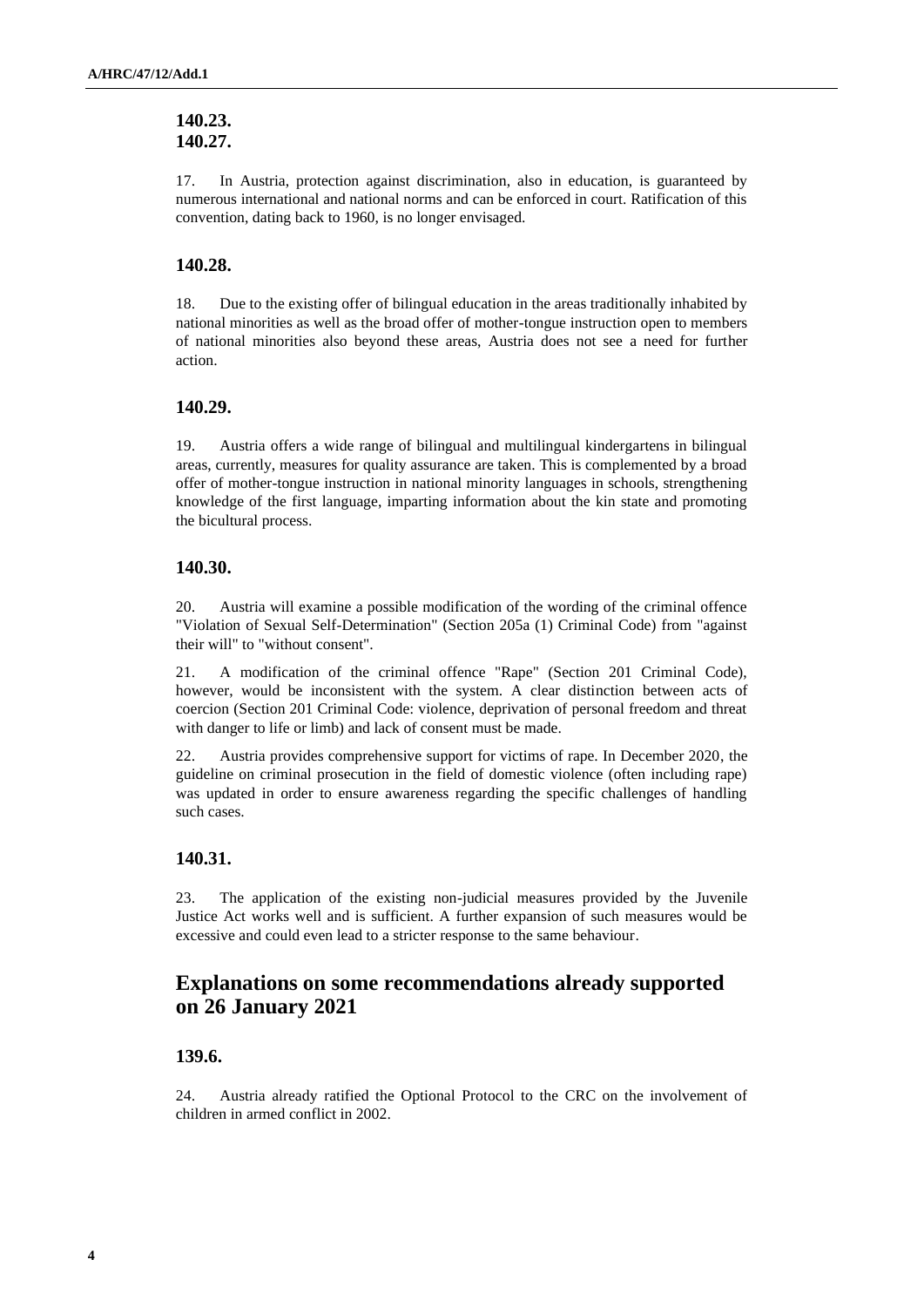### **139.8–139.20.**

25. The Ombudsman Board functions as Austria's national human rights institution in line with the Paris Principles. In 2012, the Board obtained the explicit constitutional mandate to protect and promote human rights. At the same time, it was mandated with the functions of the National Preventive Mechanism against Torture under OPCAT.

26. The independence of the Ombudsman Board is constitutionally guaranteed: the three ombudspersons cannot be dismissed during their six-year term of office. Their appointment by parliament guarantees their democratic legitimacy. The nomination of the three ombudspersons by the three largest political parties represented in parliament is addressed in the constitution; in practice, it ensures the right of the opposition to nominate at least one ombudsperson.

27. The Ombudsman Board has its own budget; it recently received additional staff and budget, which further safeguards its independence. The current government programme provides for a strengthening of the Board.

### **139.35, 139.21, 139.23, 139.24, 139.26, 139.27, 139.29–139.34, 139.36– 139.49, 139.56, 139.59, 139.60, 139.62, 139.63, 139.196.**

28. Austria attaches great importance to the prevention of and protection against racism, antigypsyism, xenophobia, intolerance and discrimination. Austria therefore continues measures in this area, including the preparation of a National Action Plan against Discrimination and Racism. Furthermore, see explanation on 140.16.

#### **139.41, 139.49–139.60, 139.62, 139.63, 139.86, 139.89, 139.196, 139.200.**

29. Combating hate crime, especially online hate speech, is already an Austrian priority. A major step against hate crime, racism and discrimination was taken with the Hate on the Internet Combating Act (in force since 1 January 2021), strengthening criminal law provisions (e.g. unauthorized image recording, hate-postings and cyberbullying), simplifying the investigation of perpetrators and further improving victim protection. Comprehensive changes in civil law include simplified law enforcement in cases of infringements of personal rights. To increase effectiveness of public prosecution, special units for "extremist crimes" were introduced.

### **139.47.**

30. In 2020, staffing in public prosecution increased, in particular to strengthen the fight against hate crime.

#### **139.78.**

31. Continuous efforts have been made to advance the fight against terrorism and to further expand the rights of victims of terrorism. The establishment of specialized units for terrorism cases at many public prosecutors' offices led to a significant increase in the efficiency of proceedings.

### **139.79.**

32. Any allegation of mistreatment of inmates is reported. To avoid the appearance of bias, the investigation of such cases is conducted by a public prosecutor's office not located at the correctional institution concerned.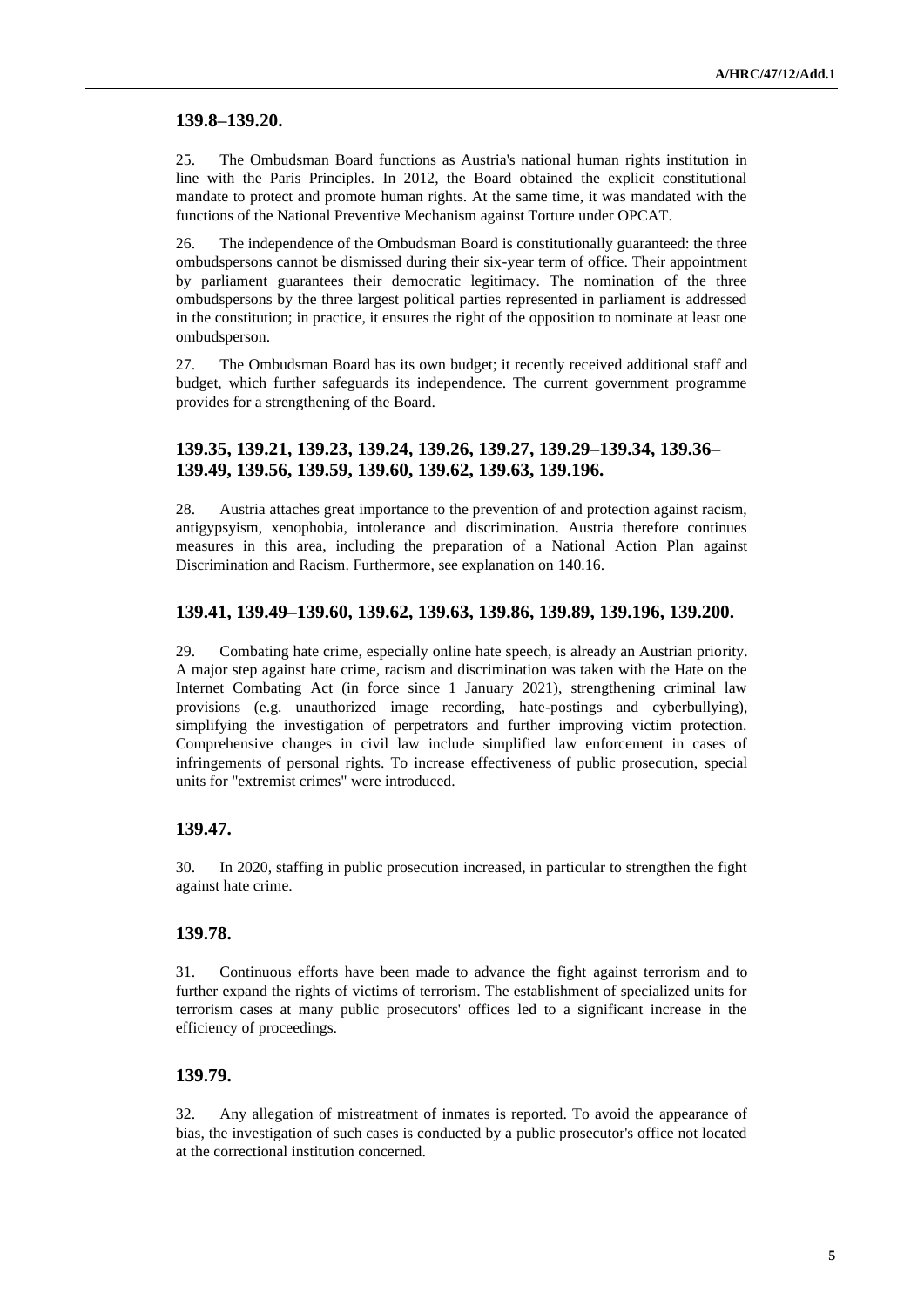### **139.80–139.82.**

33. The occupancy rate of Austrian prisons was at 99% in March 2020 and was reduced to below 90% during the pandemic. The next amendment to the Penitentiary System Act will expand electronically monitored house arrest and other measures to reduce detention.

### **139.84.**

34. In 2020, staffing in prison increased; additional comprehensive staffing for forensictherapeutic centres is part of the plans to reform the system of involuntary forensic placement.

### **139.85.**

35. There is comprehensive legal protection for detainees. In addition to numerous rights of the accused in criminal proceedings, there are further rights for detained accused persons (e.g. court decision on pre-trial detention within 48 hours of admission to the correctional facility, right to notify a defence counsel etc.). Information about these rights is provided orally and in writing (information leaflets by police and judiciary). The principle of expeditiousness applies in all criminal proceedings, especially in cases of detention.

### **139.87.**

36. If racial profiling constitutes an act punishable by court, it is prosecuted and punished. In the course of investigative measures by the public prosecutor's office, the consideration of sensitive data, such as data on ethnic origin, is generally prohibited (such data may only be used in exceptional cases, and only if lawfully obtained).

### **139.89.**

37. The Hate on the Internet Combating Act already addresses these issues: more effective remedies against unlawful online content as well as faster and unbureaucratic support for victims are available. A clear legal framework for communication platforms has been established.

## **139.90.**

38. As independence and diversity of the media are guaranteed, Austria currently sees no need for further action.

#### **139.92, 139.94, 139.96, 139.97, 139.98.**

39. The multitude of victims' rights and protective measures in criminal proceedings ensures the best possible and needs-based support for different groups of victims (e.g. for particularly vulnerable victims such as children, victims of sexual crimes or of domestic violence).

40. To ensure efficient prosecution of human trafficking, networking between all affected authorities, NGOs and advocacy groups is particularly important – since 2013, an annual exchange has taken place between representatives of law enforcement authorities and specialized victim protection associations.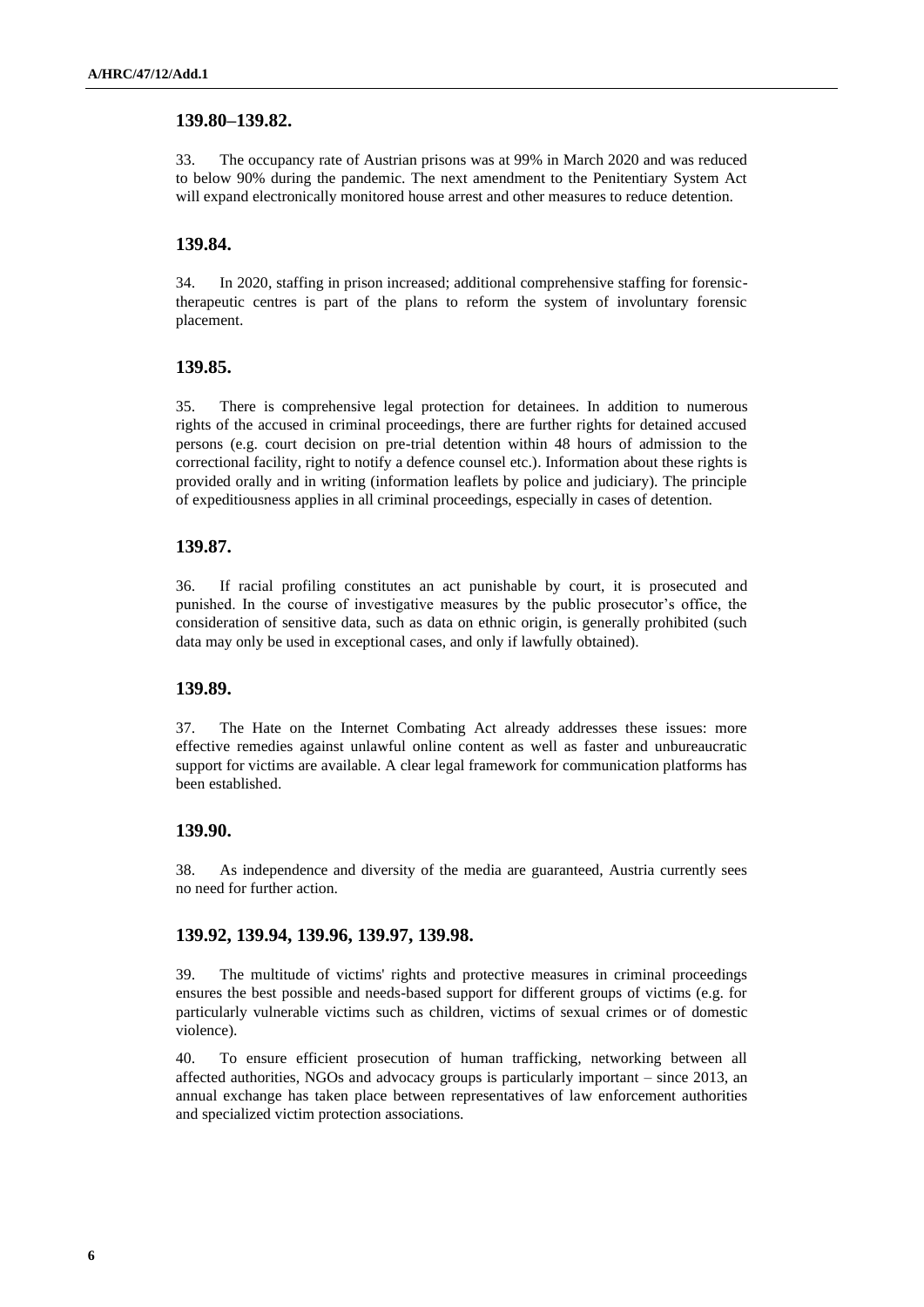### **139.110.**

41. Representation of women on the boards: According to the Act on Equality between Women and Men on Supervisory Boards, a gender quota of 30% must be observed for all board members at listed or large (> 1,000 employees) companies.

### **139.158–139.160, 139.164.**

42. Austria attaches great importance to prevention and protection of women from violence. Relevant measures are continued in accordance with the government programme.

### **139.169, 139.173.**

43. See explanations on 139.92 (rights and protective measures for victims) and on 140.30 (guideline on criminal prosecution of domestic violence).

#### **139.195, 139.208, 139.211.**

44. Independent legal assistance is guaranteed by law. The framework agreement with the Federal Agency for Care and Support Services also includes organizational safeguards to this end. An advisory council has been set up, providing recommendations to management, to the department for legal assistance and representation and to the MoJ and MoI.

### **139.199.**

45. Improving the protection and legal status of refugee minors is a major concern of the Austrian federal government, which is why the government programme includes this as one of the priorities of this legislative period. It is the federal government's objective to ensure by law that child and youth welfare services can assume custody of unaccompanied minors immediately after their arrival in Austria.

# **Explanations on some recommendations already noted on 26 January 2021**

#### **141.2–141.15.**

46. Austria does not intend to ratify the International Convention on the Protection of the Rights of All Migrant Workers and Members of Their Families, as it does not sufficiently distinguish between migrants who illegally entered the country and those who are legally present.

### **141.12, 141.15–141.17, 141.19, 141.20, 141.21.**

47. Optional Protocol to the International Covenant on Economic, Social and Cultural Rights (ICESCR): Respect for economic, social and cultural human rights is a major concern for Austria. By ratifying the ICESCR, the (revised) European Social Charter and other international human rights conventions, Austria has committed itself to comprehensive human rights protection in the ESC field. There are numerous possibilities for individuals to file complaints or appeals on national and European level. The ratification of the Optional Protocol to the ICESCR is still being examined, taking particular note of the jurisprudence of the ICESCR Committee. However, ratification is not envisaged for the time being.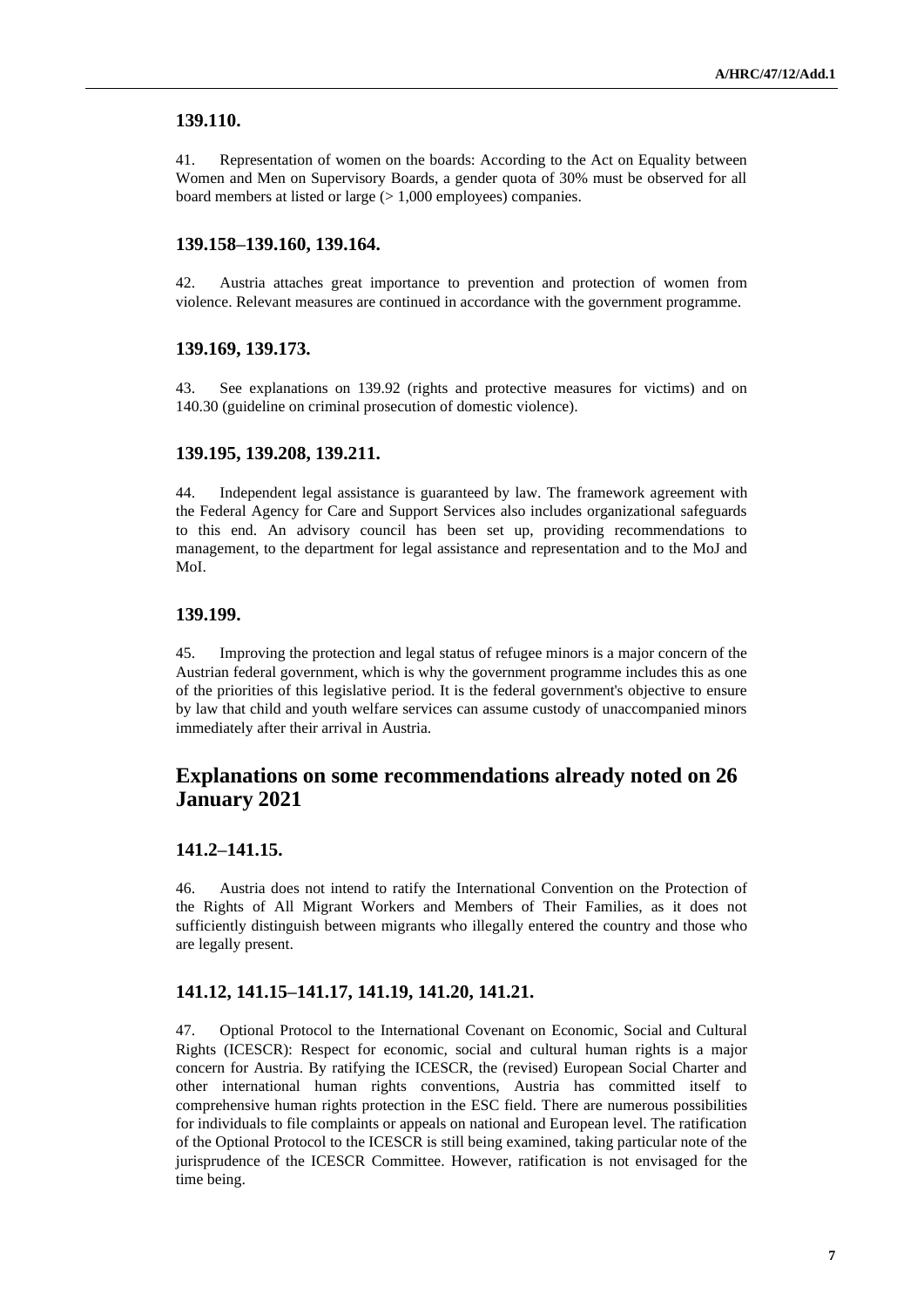### **141.15.**

48. See explanation on 140.22.

### **141.18.**

49. For OP CRC see explanation on 140.1, for OP ICESCR see explanation on 141.12.

### **141.26, 141.40, 141.44.**

50. See explanations on 139.35 and 139.41.

### **141.40.**

51. See explanation on 140.16.

### **141.41, 141.42, 141.43.**

52. See explanation on 139.35.

### **141.46–141.53.**

53. See first part of explanation on 140.17. The results of the ongoing internal EU consultations on a common approach to "sustainable corporate governance" (Sustainable Corporate Governance Initiative) will be awaited.

#### **141.55, 141.56.**

54. In Austria, freedom of religion and religious practice are constitutionally guaranteed (Articles 14 and 15 Basic Law 1867).

### **141.59, 141.42, 141.57, 141.58, 141.60.**

55. On the representation of national minorities in politics and public life: National minority advisory councils for each national minority advise the federal government; members of national minorities hold mandates in general representative bodies and positions in public service. National minorities also organize themselves in private associations, which serve as their "voice" and promote educational and cultural activities.

56. The current government programme provides for the establishment of a working group, involving national minority representatives, to examine the modernization of the national minority representation.

### **141.61.**

57. In view of European and national efforts to step up the fight against online hate speech, decriminalization of relevant individual offences, including defamation (Section 111 Criminal Code), is not envisaged.

### **141.64.**

58. In 2021, funding for national minorities was doubled, with the objective to continuously and sustainably strengthen activities for minority protection. See explanation on 141.65.